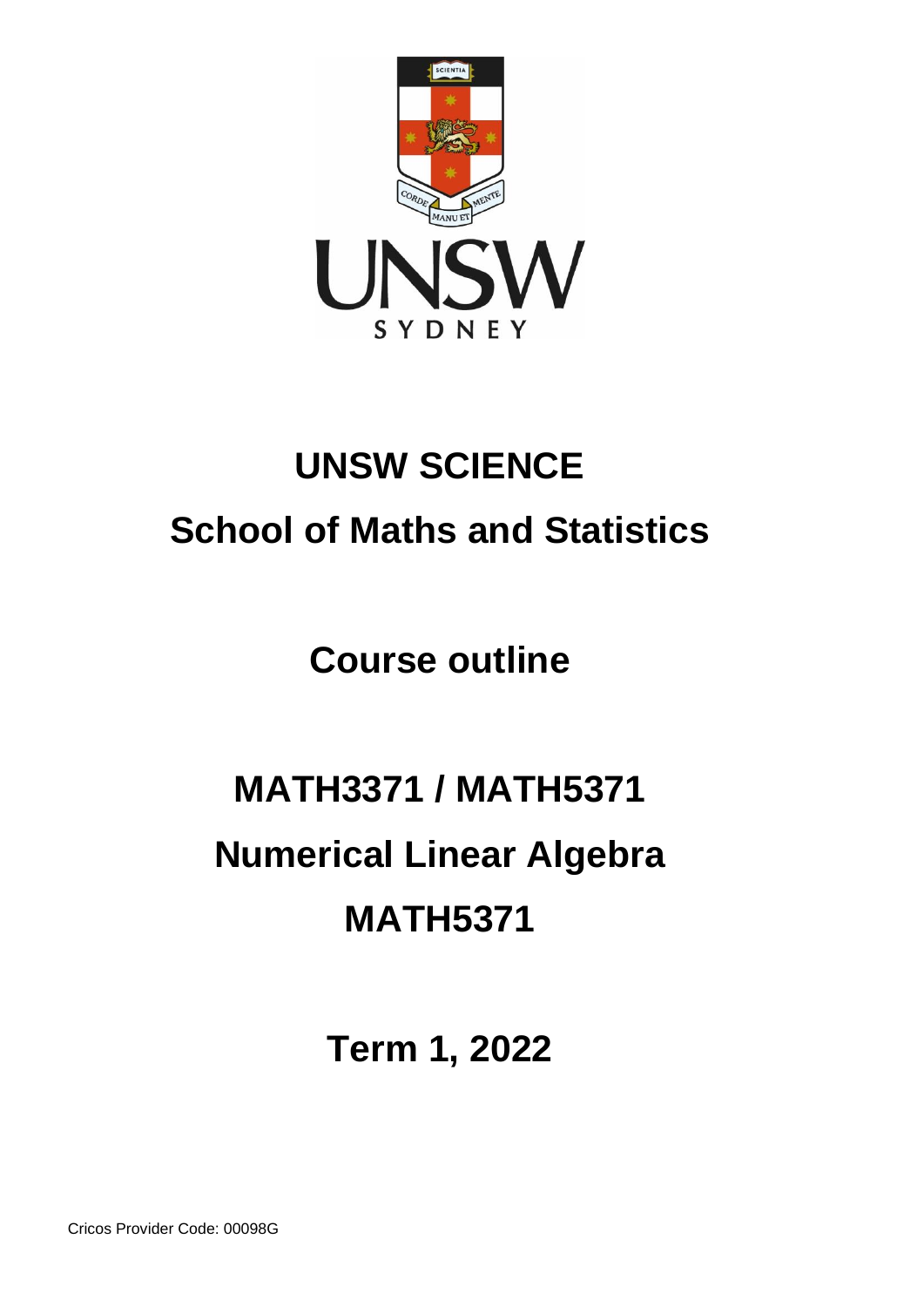### **Staff**

| Position                             | Name                            | Email                | Room    |
|--------------------------------------|---------------------------------|----------------------|---------|
| Lecturer-in-charge<br>(Weeks 1 to 5) | Assoc. Professor William McLean | w.mclean@unsw.edu.au | RC-2085 |
| Lecturer<br>(Weeks 7 to 10)          | Dr Quoc Le Gia                  | glegia@unsw.edu.au   | RC-2084 |

Please refer to your Timetable on MyUNSW for your Lecture Tut, Lab enrolment days and times. Timetable MATH3371 weblink: <http://timetable.unsw.edu.au/2022/MATH3371.html> Timetable MATH5371 weblink: <http://timetable.unsw.edu.au/2022/MATH5371.html>

#### **Administrative Contacts**

Please visit the School of Mathematics and Statistics website for a range of information on School Policies, Forms and Help for Students.

For information on Courses, please go to "Current Students" and either Undergraduate and/or Postgraduate", Course Homepage" for information on all course offerings,

The "Student Notice Board" can be located by going to the "Current Students" page; Notices are posted regularly for your information here. Please familiarise yourself with the information found in these locations. The School web page is: [https://www.maths.unsw.edu.au](https://www.maths.unsw.edu.au/)

If you cannot find the answer to your queries on the web you are welcome to contact the Student Services Office directly.

| By email  | Undergraduate          | ug.mathsstats@unsw.edu.au or |  |
|-----------|------------------------|------------------------------|--|
|           | Postgraduate           | pg.mathsstats@unsw.edu.au    |  |
| By phone: | 9385 7053 or 9385 7011 |                              |  |

Should we need to contact you, we will use your official UNSW email address of in the first instance. **It is your responsibility to regularly check your university email account. Please state your student number in all emails.**

#### **Course Information**

**Assumed knowledge / Pre-Requisite MATH3371:** MATH2501 OR MATH2601 OR MATH2019 (DN) or MATH2099 (CR) **Exclusions MATH3371:** MATH5371 **Exclusions MATH5371:** MATH3371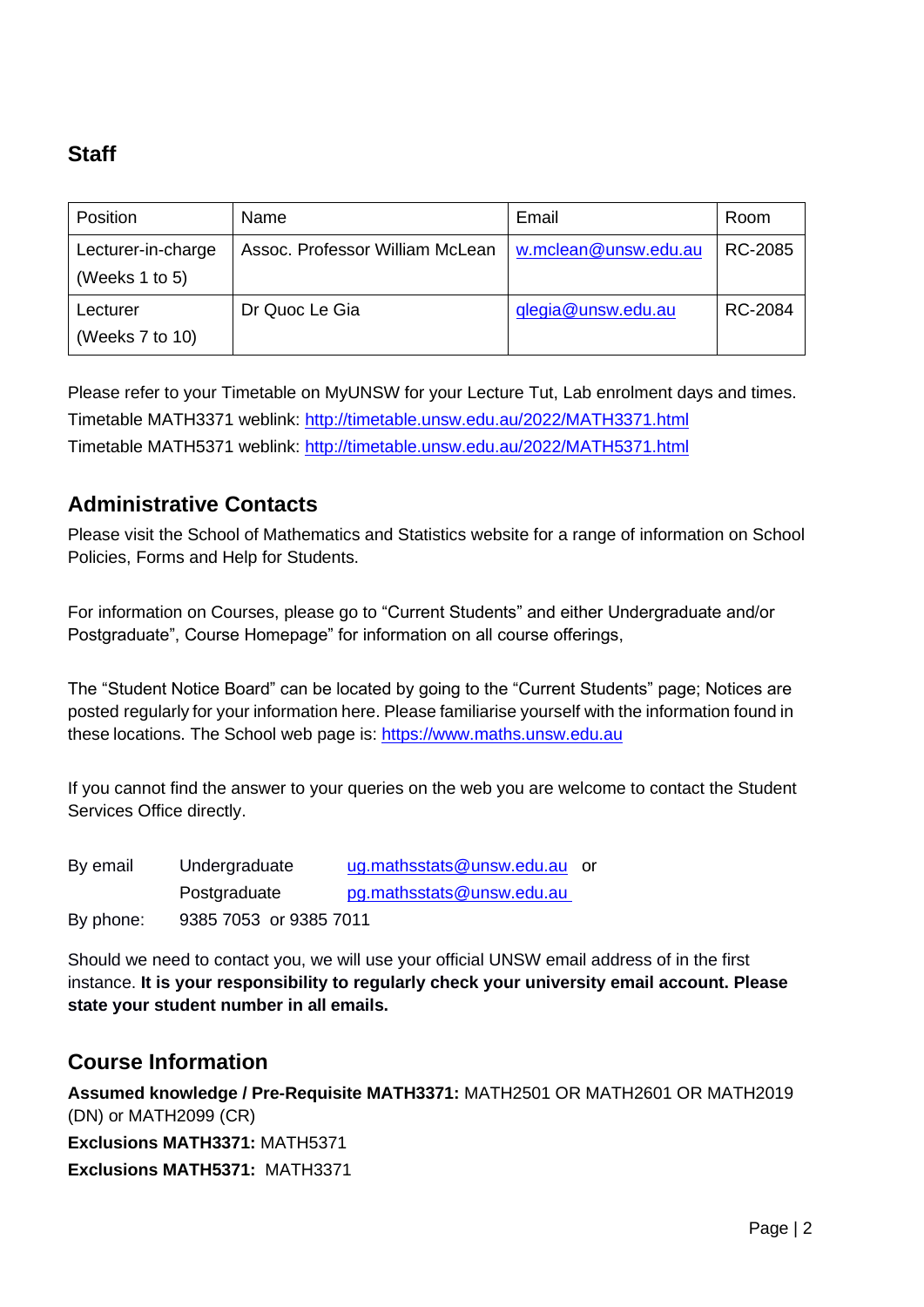We are aware some course exclusions on the Handbook may be different to the School website. We are in the process of updating this information. Meanwhile, students should be following the Handbook course information with the School website information as a supplement.

#### **Course Aims**

- Understand algorithms for simple operations in linear algebra, and how their computational costs scale with problem sizes.
- Present the use of key matrix factorisations (LU, QR, SVD) for solving standard problems in linear algebra.
- Show how to recognise and exploit matrix structures (symmetry, band width, sparsity) for improving the efficiency of key algorithms.
- Explain the role and basic features of selected iterative methods (QR iteration, Jacobi, Richardson, conjugate gradient).
- Illustrate some of the wide range of applications of numerical linear algebra, such as data fitting, low-rank approximation, principal component analysis, image compression and machine learning.

#### **Course Description**

Algorithms from numerical linear algebra are ubiquitous in scientific and statistical software. The theoretical component of the course aims to impart an understanding of how these algorithms work as well as an appreciation of their potential limitations.

Familiar pencil-and-paper methods suitable for solving small problems by hand calculation must typically be modified or replaced by different approaches when faced with large problems whose solution is feasible only with the help of a computer. To illustrate the applications of numerical linear algebra, a variety of examples from statistics, data science and applied mathematics are described. The course includes a substantial computing component providing practical experience with widely used software libraries.

| <b>Assessment</b>     | <b>Week</b> | Weighting % | Due date if<br>applicable | <b>Course Learning</b><br><b>Outcome (CLO)</b> |
|-----------------------|-------------|-------------|---------------------------|------------------------------------------------|
| <b>Online Quizzes</b> |             | 15%         | Weeks 2, 4, 6             | CLO1, CLO3                                     |
| Test                  | Week 7      | <b>20%</b>  |                           | CLO1, CLO2, CLO3, CL07                         |
| Assignment            |             | 15%         | Week 10                   | CLO1, CL03, CL04, CLO6,<br>CL <sub>07</sub>    |

#### **Assessment and Deadlines**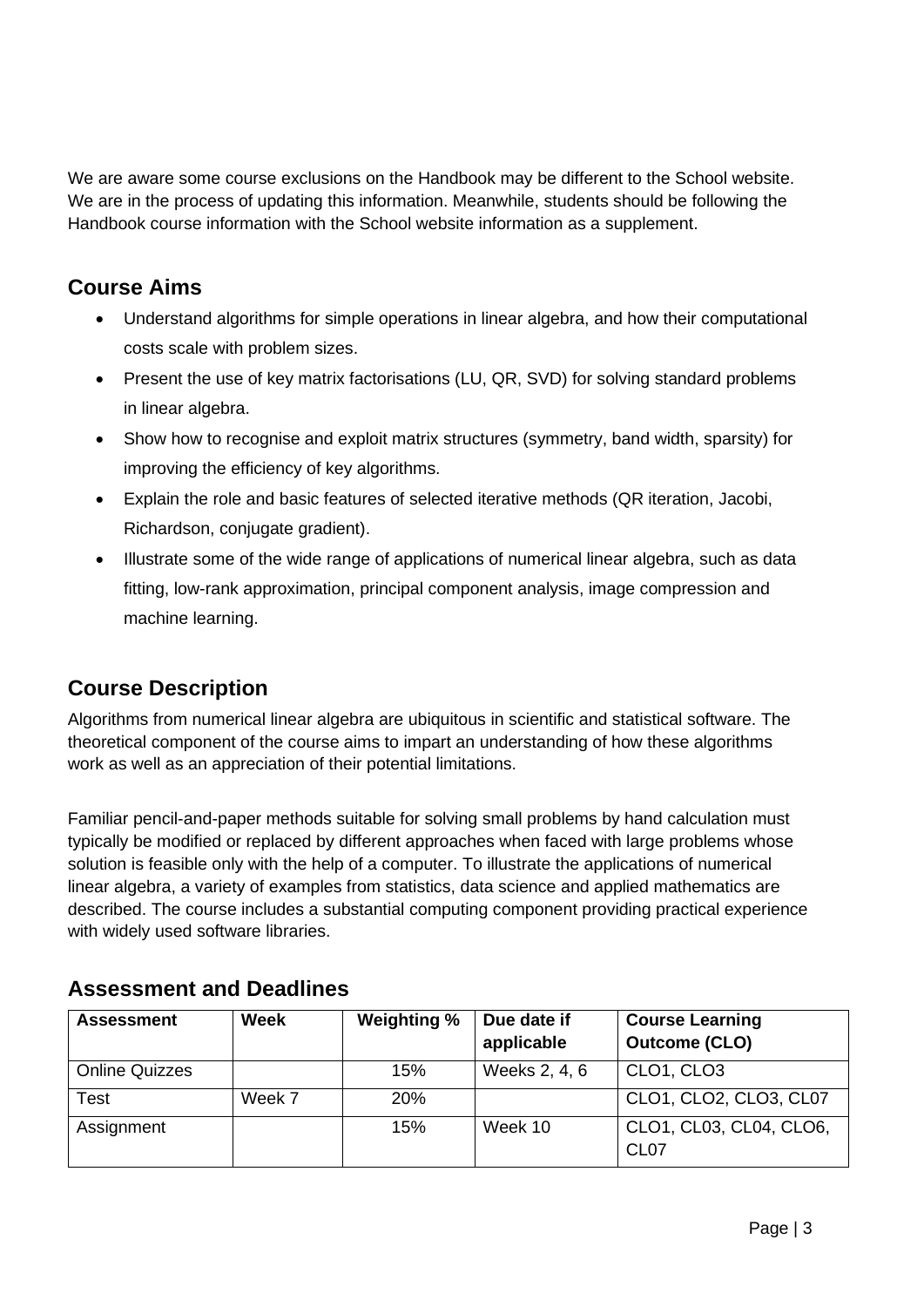| $- \cdot$<br>Finai<br>Exam | 50% | ALL. |
|----------------------------|-----|------|

#### **Late Submission of Assessment Tasks**

A late penalty of 5% of the awarded mark will be applied per day or part day any assessment task is submitted more than 1 hour late. (Where "late" in this context means after any extensions granted for Special Consideration or Equitable Learning Provisions.) For example, an assessment task that was awarded 75% would be given 65% if it was 1-2 days late. Any assessment task submitted 7 or more days late will be given zero.

Note that the penalty does not apply to

- Assessment tasks worth less than 5% of the total course mark, e.g. weekly quizzes, weekly class participation, or weekly homework tasks.
- Examinations and examination-style class tests
- Pass/Fail Assessments

#### **Course Learning Outcomes (CLO)**

- 1. Estimate how the computational cost of an algorithm scales with the problem size for common problems in linear algebra.
- 2. Identify relevant structure in a matrix and choose a specialised algorithm that exploits this structure for improved efficiency.
- 3. Understand how standard matrix factorisations are used to construct solution procedures in numerical linear algebra.
- 4. Recognise matrix properties that can compromise the accuracy and reliability of numerical computations.
- 5. Identify when to consider an iterative method in preference to a direct method for solving a problem in linear algebra.
- 6. Use a suitable programming language to solve common problems in linear algebra via calls to numerical library functions.
- 7. Understand the role of numerical linear algebra in a variety of scientific and statistical applications.

#### **Course Schedule**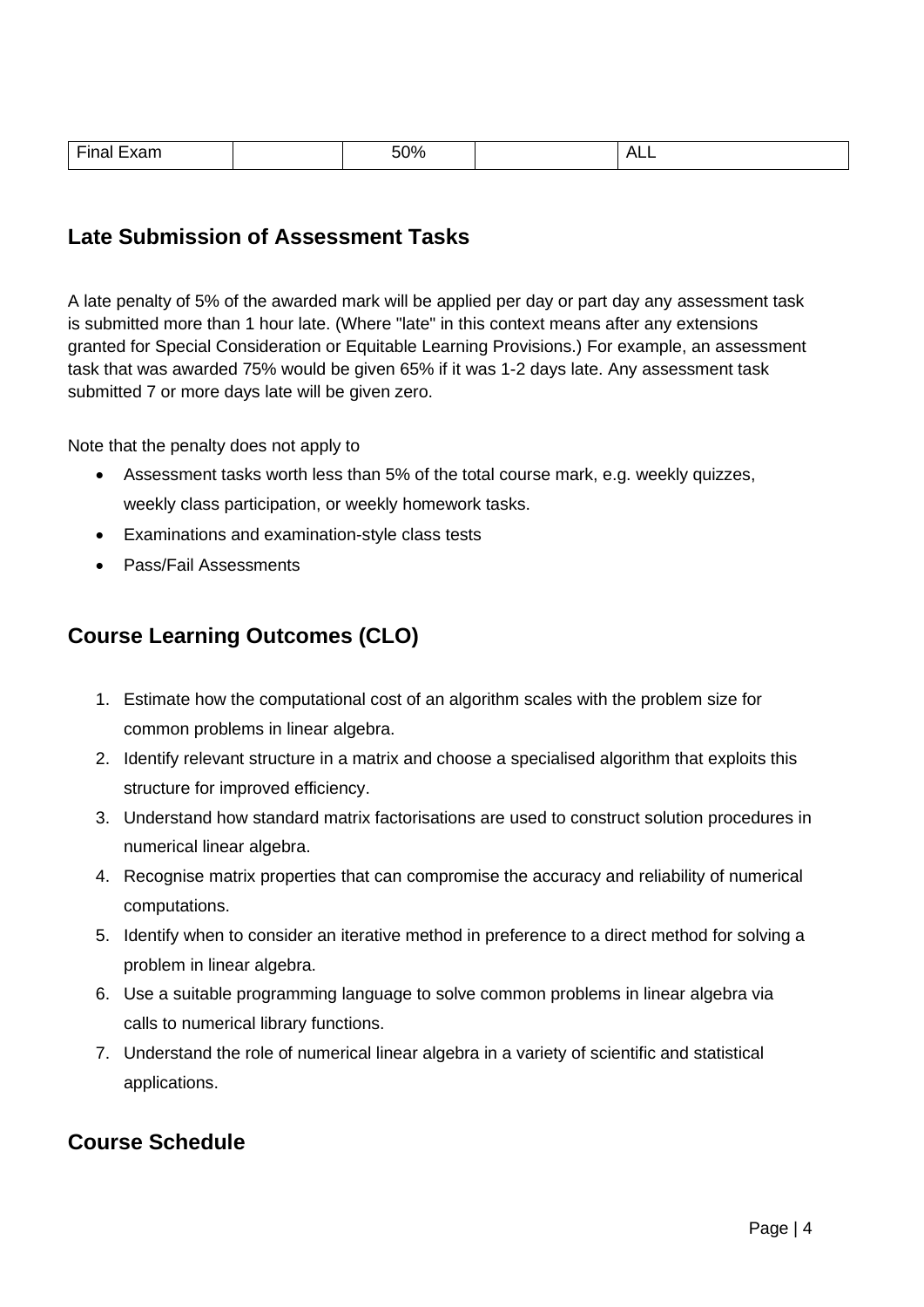The course will include material taken from some of the following topics. This is should only serve as a guide as it is not an extensive list of the material to be covered and the timings are approximate. The course content is ultimately defined by the material covered in lectures.

| <b>Weeks</b> | <b>Topic</b>                                | <b>Reading (if</b><br>applicable) |
|--------------|---------------------------------------------|-----------------------------------|
| 1            | <b>Matrix and Vector Operations</b>         |                                   |
| 2            | <b>LU Factorisation</b>                     |                                   |
| 3            | <b>QR Factorisation</b>                     |                                   |
| 4            | <b>Exploiting Matrix Structure</b>          | <b>Refer to Moodle</b>            |
| 5            | Eigenproblems                               | Lecture notes                     |
| 7            | <b>Singular Value Decomposition</b>         |                                   |
| 8            | <b>Accuracy and Reliability</b>             |                                   |
| 9            | <b>Iterative Solution of Linear Systems</b> |                                   |
| 10           | Machine Learning                            |                                   |

#### **Recommended Textbook**

• Peter J. Olver and Chehrzad Shakiban, Applied Linear Algebra, Second Edition, Springer 2018.

NB: The library has a hard copy of the first edition on Level 4: P 512.5/244.

• Lloyd N. Trefethen and David Bau, Numerical Linear Algebra, SIAM Publications, 1997. (Library Level 4, P512.5/128 A)

#### **Moodle**

Log in to Moodle to find announcements, general information, notes, lecture slide, classroom tutorial and assessments etc.

[https://moodle.telt.unsw.edu.au](https://moodle.telt.unsw.edu.au/)

#### **School and UNSW Policies**

The School of Mathematics and Statistics has adopted a number of policies relating to enrolment, attendance, assessment, plagiarism, cheating, special consideration etc. These are in addition to the Policies of The University of New South Wales. Individual courses may also adopt other policies in addition to or replacing some of the School ones. These will be clearly notified in the Course Initial Handout and on the Course Home Pages on the Maths Stats web site.

Students in courses run by the School of Mathematics and Statistics should be aware of the School and Course policies by reading the appropriate pages on the Maths Stats web site starting at: https:/[/www.maths.unsw.edu.au/currentstudents/assessment-policies](http://www.maths.unsw.edu.au/currentstudents/assessment-policies)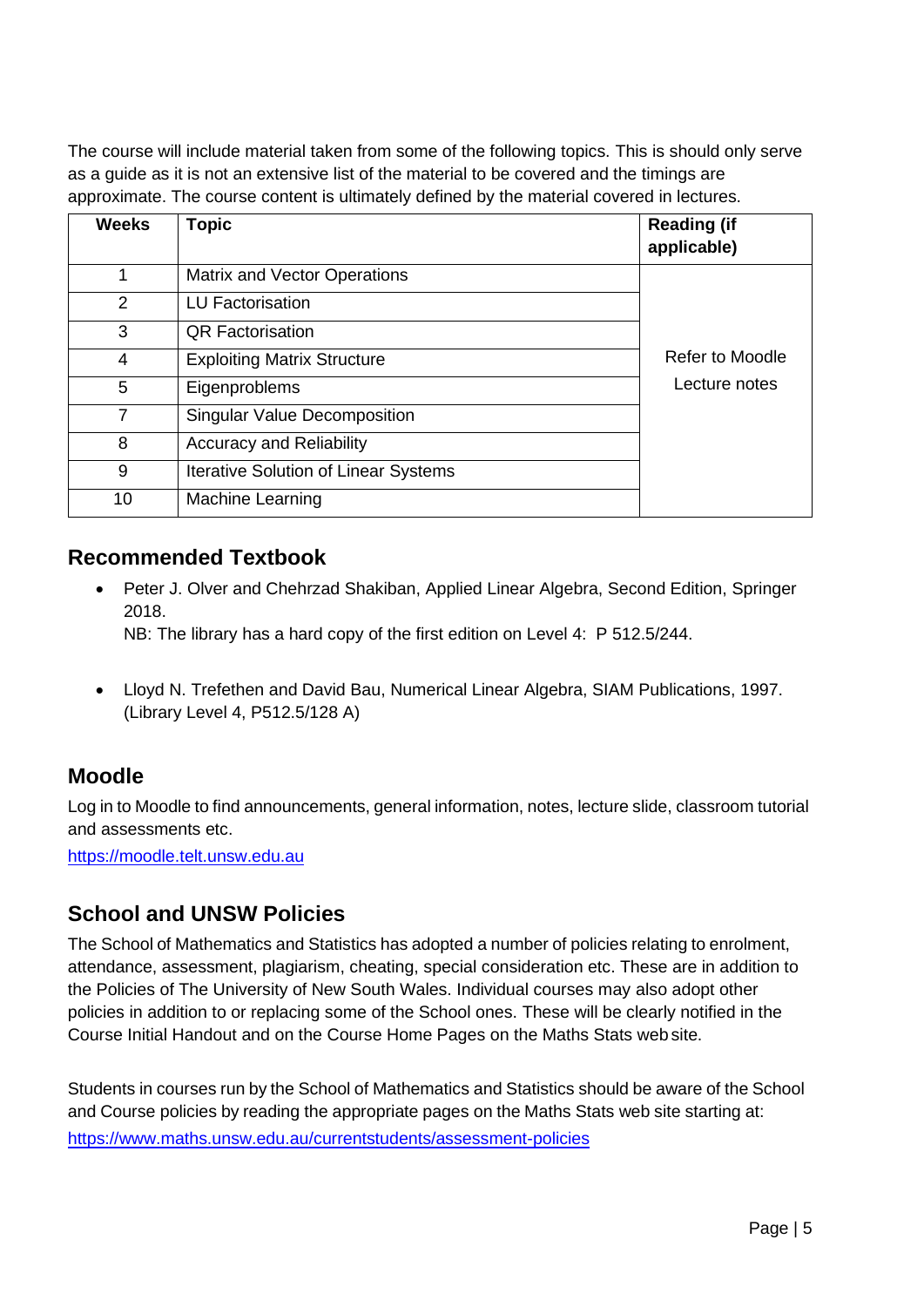The School of Mathematics and Statistics will assume that all its students have read and understood the School policies on the above pages and any individual course policies on the Course Initial Handout and Course Home Page. Lack of knowledge about a policy will not be an excuse for failing to follow the procedure in it.

#### **Academic Integrity and Plagiarism**

UNSW has an ongoing commitment to fostering a culture of learning informed by academic integrity. All UNSW staff and students have a responsibility to adhere to this principle of academic integrity. Plagiarism undermines academic integrity and is not tolerated at UNSW. *Plagiarism at UNSW is defined as using the words or ideas of others and passing them off as your own.*

The **UNSW Student Code** provides a framework for the standard of conduct expected of UNSW students with respect to their academic integrity and behaviour. It outlines the primary obligations of students and directs staff and students to the Code and related procedures.

In addition, it is important that students understand that it is not permissible to buy essay/writing services from third parties as the use of such services constitutes plagiarism because it involves using the words or ideas of others and passing them off as your own. Nor is it permissible to sell copies of lecture or tutorial notes as students do not own the rights to this intellectual property.

If a student breaches the Student Code with respect to academic integrity, the University may take disciplinary action under the **Student Misconduct Procedure**.

The UNSW Student Code and the Student Misconduct Procedure can be found at: <https://student.unsw.edu.au/plagiarism>

An online Module ["Working with Academic Integrity"](https://student.unsw.edu.au/aim) [\(https://student.unsw.edu.au/aim\)](https://student.unsw.edu.au/aim) is a sixlesson interactive self-paced Moodle module exploring and explaining all of these terms and placing them into your learning context. It will be the best one-hour investment you've ever made.

#### **Plagiarism**

Plagiarism is presenting another person's work or ideas as your own. Plagiarism is a serious breach of ethics at UNSW and is not taken lightly. So how do you avoid it? A one-minute video for an overview of how you can avoid plagiarism can be found [https://student.unsw.edu.au/plagiarism.](https://student.unsw.edu.au/plagiarism)

#### **Additional Support**

#### **ELISE (Enabling Library and Information Skills for Everyone)**

ELISE is designed to introduce new students to studying at UNSW.

Completing the ELISE tutorial and quiz will enable you to: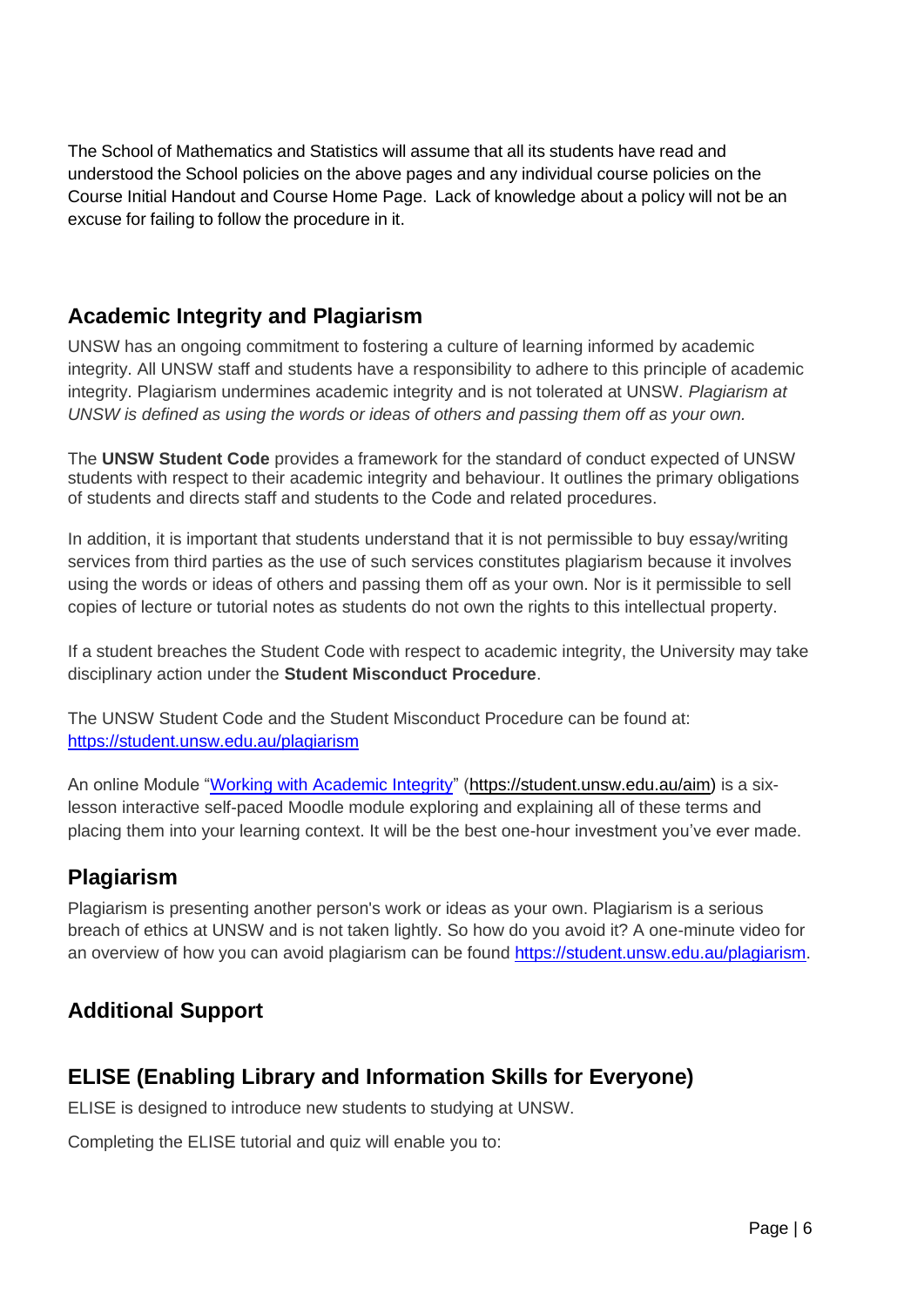- **EXECT** analyse topics, plan responses and organise research for academic writing and other assessment tasks
- **•** effectively and efficiently find appropriate information sources and evaluate relevance to your needs
- use and manage information effectively to accomplish a specific purpose
- better manage your time
- understand your rights and responsibilities as a student at UNSW
- be aware of plagiarism, copyright, UNSW Student Code of Conduct and Acceptable Use of UNSW ICT Resources Policy
- be aware of the standards of behaviour expected of everyone in the UNSW community
- **■** locate services and information about UNSW and UNSW Library

Some of these areas will be familiar to you, others will be new. Gaining a solid understanding of all the related aspects of ELISE will help you make the most of your studies at UNSW.

#### The *ELISE* trainingwebpages:

<https://subjectguides.library.unsw.edu.au/elise/aboutelise>

#### **Equitable Learning Services (ELS)**

If you suffer from a chronic or ongoing illness that has, or is likely to, put you at a serious disadvantage, then you should contact the Equitable Learning Services (previously known as SEADU) who provide confidential support and advice.

They assist students:

- living with disabilities
- with long- or short-term health concerns and/or mental health issues
- who are primary carers
- from low SES backgrounds
- of diverse genders, sexes and sexualities
- from refugee and refugee-like backgrounds
- from rural and remote backgrounds
- who are the first in their family to undertake a bachelor-level degree.

Their web site is: <https://student.unsw.edu.au/els/services>

Equitable Learning Services (ELS) may determine that your condition requires special arrangements for assessment tasks. Once the School has been notified of these, we will make every effort to meet the arrangements specified by ELS.

Additionally, if you have suffered significant misadventure that affects your ability to complete the course, please contact your Lecturer-in-charge in the first instance.

#### **Academic Skills Support and the Learning Centre**